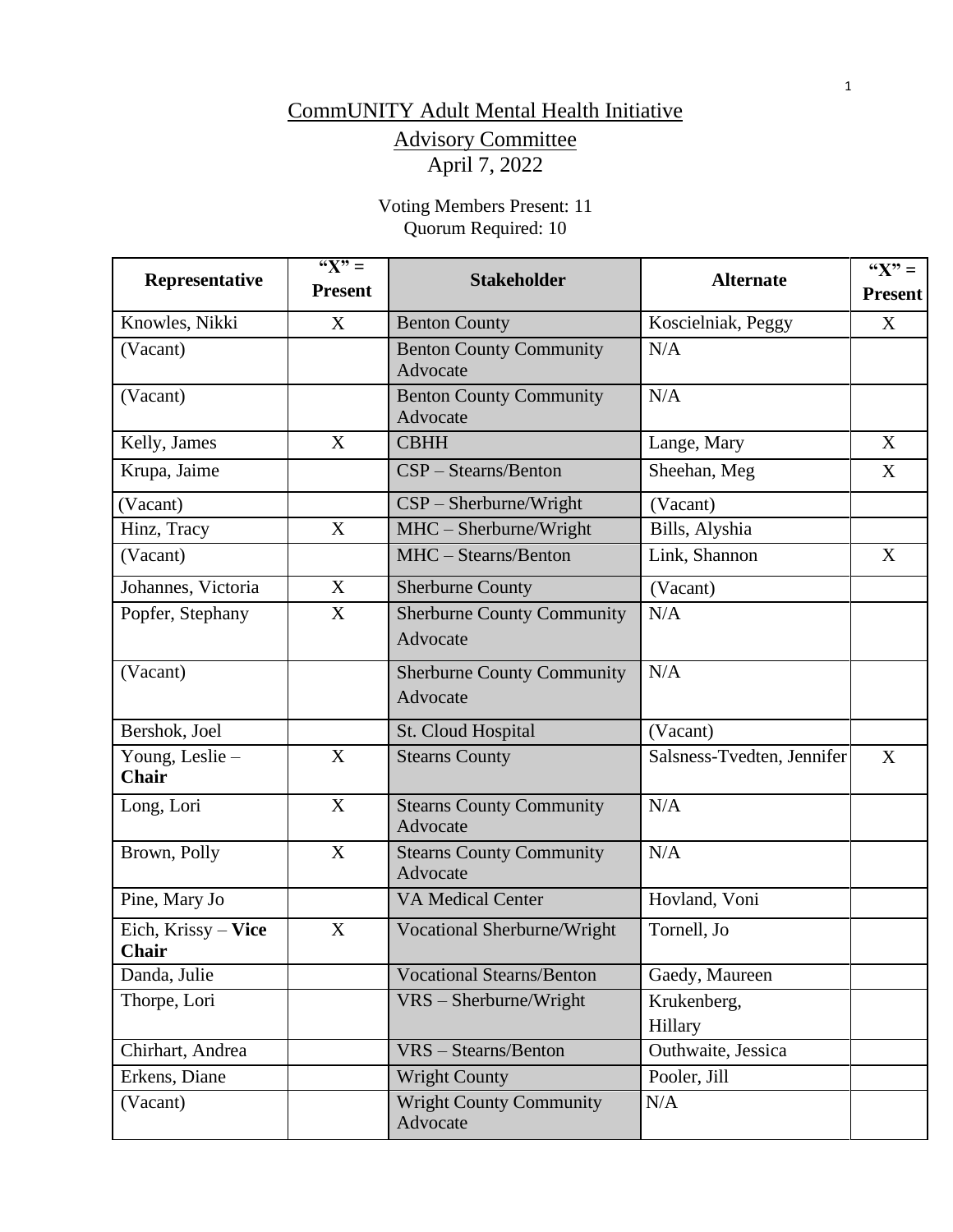| (Vacant) | <b>Wright County Community</b><br>Advocate | N/A |  |
|----------|--------------------------------------------|-----|--|

|                | <b>Ex-</b> officio members |
|----------------|----------------------------|
| Oberg, Bethany | Initiative Coordinator     |
| (Vacant)       | DHS                        |

|                      |              | <b>Other attendees</b>         |
|----------------------|--------------|--------------------------------|
| Bruns, Mary Jeanne   |              | Wellness in the Woods          |
| Kinke, Jackie        |              | <b>Buffalo Hospital</b>        |
| Jiang, Jennifer      | X            | <b>BCBS</b>                    |
| Callahan, Eddie      | $\mathbf{X}$ | <b>Options for Employment</b>  |
| Pena, Molly          |              | <b>Refractions IRTS</b>        |
| Frye, Angela         | X            | <b>Refractions IRTS</b>        |
| Magaard, Derek       |              | <b>Sherburne County HH</b>     |
| Flack, Leon          | X            | <b>UCare</b>                   |
| Novak, Jen           |              | REM (The Mentor Network)       |
| Keeville, Samantha   |              | Solutions                      |
| Anderson, Ashley     |              | Northway IRTS                  |
| Rocheleau Dorholt,   |              | <b>SCSU</b>                    |
| Jennifer             |              |                                |
| Hansen, Jacey        | $\mathbf{X}$ | Solutions                      |
| Giddens, Jennifer    | X            | Housing Link/Beyond Background |
| Bennet, Keith        | X            | <b>Wright County</b>           |
| Loehlein, Stephanie  | X            | <b>CMMHC</b>                   |
| Richburg, Katie      | X            | <b>New Port Academy</b>        |
| Moynihan, Meg        | X            | MN Department of Agriculture   |
| Smith-Brewer, Kahari | X            | HousingLink                    |
| Reichard, Rebecca    | $\mathbf{X}$ | <b>CMMHC Elk River</b>         |
| Shoberg, Sandi       | X            | <b>Benton County</b>           |
| Dooley, Retha        | $\mathbf{X}$ | Wellness in the Woods          |
| Hayen, Molly         | X            | Allina Health                  |
| Higgins, Brandon     | X            | <b>WeCare MN</b>               |

#### **Call to order:**

Leslie Young called the meeting to order at 1:01 p.m. The mission statement was read and introductions were made.

## **Current Agenda:**

Tracy made a motion to approve the agenda; Krissy seconded. All in favor, motion carried.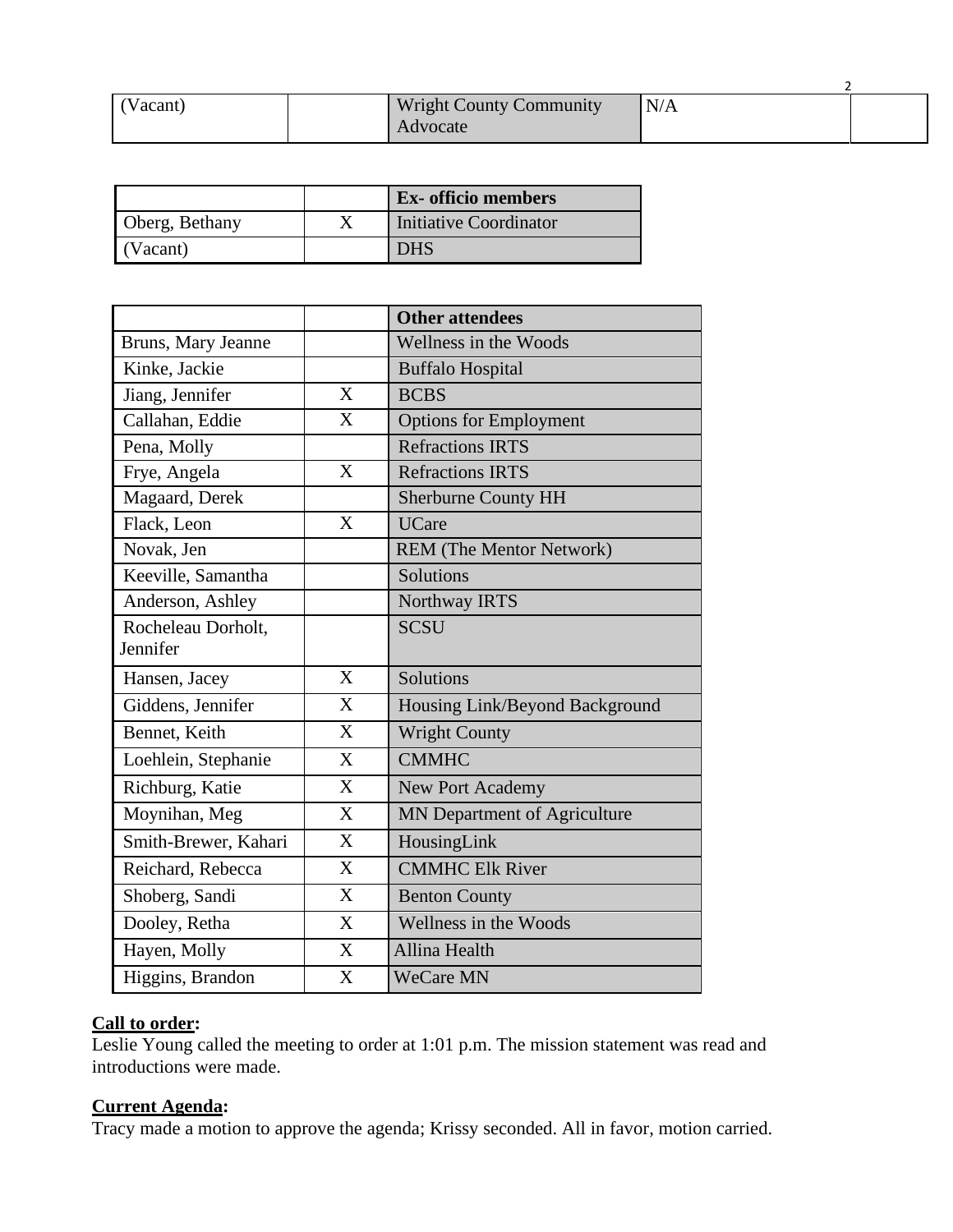## **Minutes – February 2022:**

Lori made a motion to approve the meeting minutes from February 2022; Jim seconded. All in favor, motion carried.

## **Highlighting Area Providers/Services**

a. Minnesota Department of Agriculture: Meg Moynihan [Meg.moynihan@state.mn.us](mailto:Meg.moynihan@state.mn.us) – Supporting Farmers in Stress. Farmers feel a great sense of responsibility to their community, family, animals, land, and forefathers. Farming is less a profession and more an identity. Some of the challenges they face are that they work where they live (do not "go home" at the end of the day), coworkers are family, serve multiple roles, competition and envy, loss of peers/community, and the praise/blame whipsaw.

Why don't farmers seek help when they area stressed? They often feel like they should be able to handle it themselves, do not know where to go for help, think people wouldn't understand, do not want others to find out they need help, costs too much, do not have time, and think nobody can fix what's wrong.

[www.minnesotafarmstress.com.](http://www.minnesotafarmstress.com/) 24/7 confidential hotline MN Farm & Rural Helpline: 833- 600-2670 or text "farmstress" to 898211

Minnesota has two dedicated farm counselors/therapists. They meet 1:1 with farmers and farm families. No insurance, no paperwork, no charge (funded by MN Legislature). Monica McConkey and Ted Matthews.

MN Farm Advocates – since 1984, peer farmers, help with natural or financial disasters. They are in the farmer's corner and help navigate solution to difficult and complex problems.

MN Farmer-Lender Mediation – in MN it is mandatory that farmers have the opportunity to renegotiate, restructure, and resolve farm debt. z.umn.edu/mediation

TransFARMation – one minute radio program that showcases farmers who have successfully faced challenges, also have companion ten minute podcast.

Men's Sheds – Activities for senior men that help reduce loneliness and isolation after retiring. Centered around self directed activities that the men choose (trips, fishing, cooking, fixing equipment, trades/crafts, etc.). Usmenssheds.org

b. Sherburne County Stronger Together Inspiring Resilience (STIR) program: Victoria Johannes – created May 2019. People were focusing on trauma informed care and were doing the same work but in silos. They decided to come together and work as a group. The first meeting they had 28 people show up from various county agencies, schools, churches, medical providers, non-profits, corrections, etc. They realized there is so much being done with trauma informed work and wanted to know what can they should do going forward and decided to focus on resiliency. They get together once a month and talk about how to increase resilience in their community. Multidisciplinary leadership team shares the work. [https://www.Stirmn.org](https://www.stirmn.org/)

## **Financial Report:** *Peggy*

Peggy summarized the financial report.

## **Consumer/Community Advocate Terminology Update:** *Bethany*

In the March 2016 Joint Powers meeting, the terminology was voted on and approved to change to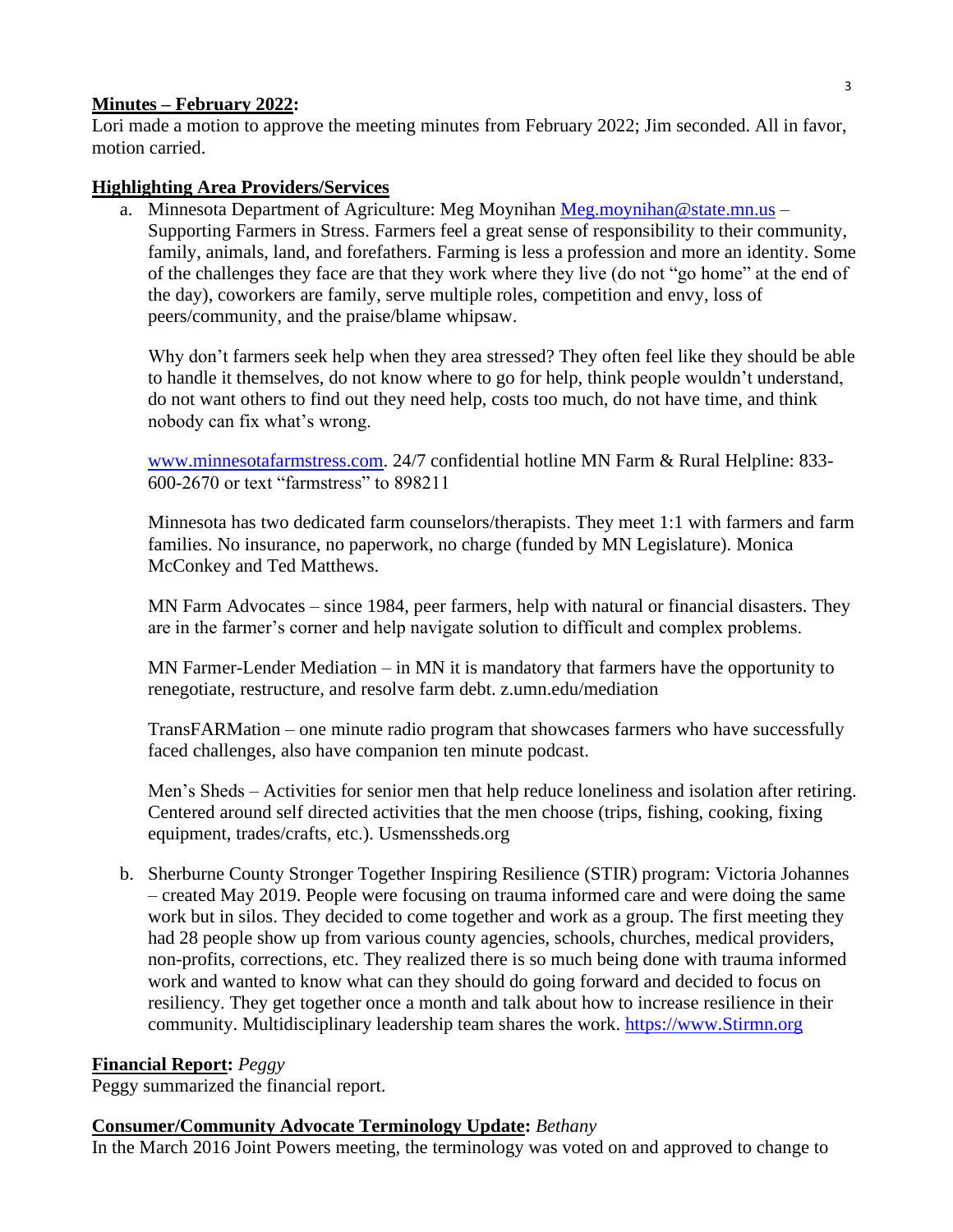Community Advocate. Please note, the Joint Powers agreement between the four counties will continue to state Consumer Advocate based on the original language from DHS.

## **Wright County Community Advocate Nomination:** *Bethany*

Bethany nominated (on Diane's behalf) Joanne Lawrence (correct spelling?) to serve as the Wright County Community Advocate

Krissy made a motion to have Joanne Lawrence join as the Wright County Community Advocate; Tracy seconded. All in favor, motion carried.

## **CAMHI Request Forms:** *Bethany*

Reminder to be sure to include all requested documentation and that forms are filled in completely.

There will be an updated flex form for the furniture division, specifically to include what items people will be getting. There is an expectation with this form that when people are submitting forms for this program, that they have pre-shopped with their client to know what dollar amount they are requesting and what items they will be purchasing. Include specific items rather than a "blanket" dollar request.

## **Needs Assessment:** *Bethany*

Have had 26 providers fill out the survey but only 7 consumers. Please, as providers, either help your clients fill out the survey or follow up with them to make sure they have filled it out.

## **CommUNITY Mental Health Initiative Committee and Grant Updates:**

- a. *Housing Coalition*:
	- a. *Voucher Programs* Meg Sheehan shared updates
	- b. *Beyond Backgrounds* Jennifer Giddens shared updates for the four county area. Previously Beyond Backgrounds was only offered in the metro and in central MN but they have now started a state-wide program! [https://ajj2iqul.paperform.co/.](https://ajj2iqul.paperform.co/)

Kahari Smith-Brewer shared that there has been an uptick in properties interested in the program.

- b. *Vocational Grant*: Krissy shared updates for Goodwill Easter Seals and Functional Industries (shared grant)
- c. *Anti-Stigma Workgroup*: Bethany shared that they met recently and are excited that there are more community outreach opportunities are becoming available.
- d. *Training Workgroup*: Bethany shared upcoming trainings; they can also be found here: [Calendar :: Minnesota Mental Health \(mnmentalhealth.org\).](http://mnmentalhealth.org/calendar)
- e. *Peer Socialization – VPSN*: Retha shared updates.

## **Community Based Mental Health Services:**

- a. *IRTS*:
	- i. Northway Tracy shared updates. They are still experiencing significant staffing shortages, they have had to decrease their census.
	- ii. Refractions Angela shared they are at capacity with 6 clients. The waiting list for both male and female are 3 each.